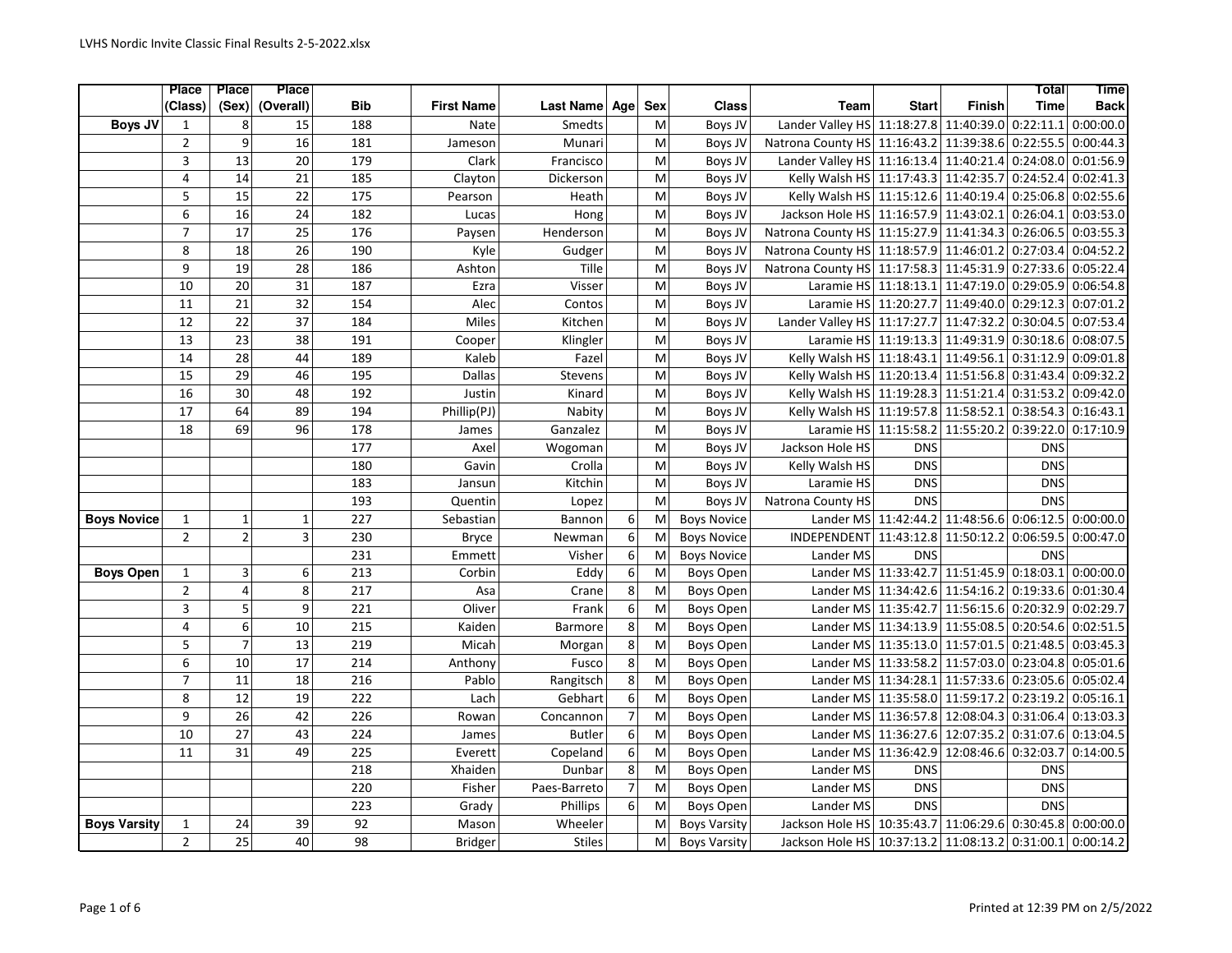| Place           | <b>Place</b>    | <b>Place</b>    |                 |                   |                  |     |            |                     |                                                          |                                            |                       | Total       | <b>Time</b> |
|-----------------|-----------------|-----------------|-----------------|-------------------|------------------|-----|------------|---------------------|----------------------------------------------------------|--------------------------------------------|-----------------------|-------------|-------------|
| (Class)         | (Sex)           | (Overall)       | <b>Bib</b>      | <b>First Name</b> | <b>Last Name</b> | Age | <b>Sex</b> | <b>Class</b>        | Team                                                     | <b>Start</b>                               | <b>Finish</b>         | <b>Time</b> | <b>Back</b> |
| 3               | 32              | 50              | 111             | Lucas             | Wilmot           |     | M          | <b>Boys Varsity</b> | Jackson Hole HS                                          |                                            | 10:40:28.8 11:12:41.5 | 0:32:12.7   | 0:01:26.9   |
| $\overline{4}$  | $\overline{33}$ | 52              | 105             | Axel              | Klomparens       |     | M          | <b>Boys Varsity</b> | Jackson Hole HS 10:38:57.8 11:11:43.9 0:32:46.1          |                                            |                       |             | 0:02:00.2   |
| 5               | $\overline{34}$ | $\overline{53}$ | 72              | Will              | Johnson          |     | M          | <b>Boys Varsity</b> | Jackson Hole HS 10:30:42.9 11:03:44.9 0:33:02.0          |                                            |                       |             | 0:02:16.1   |
| 6               | 35              | 55              | 94              | Bennett           | Hutchison        |     | M          | <b>Boys Varsity</b> | Lander Valley HS 10:36:13.3 11:09:47.5 0:33:34.3         |                                            |                       |             | 0:02:48.5   |
| $\overline{7}$  | 36              | 56              | 86              | Peter             | Concannon        |     | M          | <b>Boys Varsity</b> | Jackson Hole HS 10:34:13.6 11:08:00.4 0:33:46.8          |                                            |                       |             | 0:03:01.0   |
| 8               | $\overline{37}$ | 57              | 100             | Diego             | Lobatos          |     | M          | <b>Boys Varsity</b> | Lander Valley HS 10:37:42.6 11:11:31.7 0:33:49.1         |                                            |                       |             | 0:03:03.2   |
| 9               | $\overline{38}$ | 58              | 75              | Marshall          | <b>Brookins</b>  |     | M          | <b>Boys Varsity</b> |                                                          | Cody HS 10:31:28.4 11:05:28.2 0:33:59.9    |                       |             | 0:03:14.0   |
| 10              | 39              | 59              | 88              | Otus              | Beason           |     | M          | <b>Boys Varsity</b> | Lander Valley HS  10:34:43.3  11:08:51.4  0:34:08.1      |                                            |                       |             | 0:03:22.2   |
| 11              | 40              | 61              | 91              | Joel              | Kornkven         |     | M          | <b>Boys Varsity</b> | Natrona County HS 10:35:28.0 11:09:37.8 0:34:09.8        |                                            |                       |             | 0:03:24.0   |
| 12              | 41              | 62              | 107             | Gage              | Gose             |     | M          | <b>Boys Varsity</b> | Lander Valley HS 10:39:28.0 11:14:15.5 0:34:47.4         |                                            |                       |             | 0:04:01.6   |
| 13              | 42              | 63              | 123             | Sam               | Sinclair         |     | M          | <b>Boys Varsity</b> | Jackson Hole HS 10:43:27.8 11:18:20.8 0:34:53.0          |                                            |                       |             | 0:04:07.2   |
| 14              | 43              | 64              | 99              | Emmet             | Shuman           |     | M          | <b>Boys Varsity</b> | Laramie HS 10:37:27.9 11:12:32.5 0:35:04.7               |                                            |                       |             | 0:04:18.9   |
| 15              | 44              | 65              | 93              | Tristan           | Smith            |     | M          | <b>Boys Varsity</b> |                                                          | Laramie HS 10:35:57.9 11:11:09.1 0:35:11.2 |                       |             | 0:04:25.3   |
| 16              | 45              | 66              | $\overline{87}$ | Emmitt            | Gray             |     | M          | <b>Boys Varsity</b> |                                                          | Laramie HS 10:34:28.4 11:09:41.2 0:35:12.8 |                       |             | 0:04:27.0   |
| 17              | 46              | 68              | 117             | Alyosha           | Billomoria       |     | M          | <b>Boys Varsity</b> | Jackson Hole HS 10:41:58.1 11:17:32.3 0:35:34.2          |                                            |                       |             | 0:04:48.4   |
| 18              | 47              | 69              | 85              | William           | Garlick          |     | M          | <b>Boys Varsity</b> | Natrona County HS 10:33:57.6 11:09:49.0 0:35:51.4        |                                            |                       |             | 0:05:05.5   |
| 19              | 48              | $\overline{70}$ | 84              | Luke              | Pearson          |     | M          | <b>Boys Varsity</b> | Kelly Walsh HS 10:33:43.0 11:09:37.3 0:35:54.3           |                                            |                       |             | 0:05:08.4   |
| 20              | 49              | $\overline{71}$ | 80              | Jack              | Voos             |     | M          | <b>Boys Varsity</b> |                                                          | Laramie HS 10:32:42.8 11:09:01.7 0:36:18.9 |                       |             | 0:05:33.1   |
| 21              | 50              | 72              | 78              | Scott             | Mowry            |     | M          | <b>Boys Varsity</b> | Natrona County HS 10:32:13.0 11:08:50.3 0:36:37.4        |                                            |                       |             | 0:05:51.5   |
| 22              | 51              | 73              | 129             | Hayden            | Poduska          |     | M          | <b>Boys Varsity</b> | Jackson Hole HS 10:44:58.0 11:21:43.6 0:36:45.5          |                                            |                       |             | 0:05:59.7   |
| 23              | 52              | $\overline{74}$ | 106             | Gideon            | Moore            |     | M          | <b>Boys Varsity</b> | Laramie HS 10:39:13.0 11:16:21.1 0:37:08.1               |                                            |                       |             | 0:06:22.2   |
| 24              | 53              | 75              | $\overline{76}$ | Winkelkotter      | James            |     | M          | <b>Boys Varsity</b> | Pinedale HS 10:31:43.1 11:08:59.9 0:37:16.7              |                                            |                       |             | 0:06:30.9   |
| 25              | 54              | 76              | 110             | Ryan              | Schroeder        |     | M          | <b>Boys Varsity</b> | Natrona County HS 10:40:13.2 11:17:32.5 0:37:19.3        |                                            |                       |             | 0:06:33.4   |
| 26              | $\overline{55}$ | $\overline{77}$ | 96              | Jackson           | Catchpole        |     | M          | <b>Boys Varsity</b> | Kelly Walsh HS 10:36:43.2 11:14:07.0 0:37:23.8           |                                            |                       |             | 0:06:38.0   |
| $\overline{27}$ | $\overline{56}$ | $\overline{78}$ | 232             | Sam               | Hutchison        |     | M          | <b>Boys Varsity</b> | Jackson Hole HS 10:51:13.2 11:28:39.4 0:37:26.2          |                                            |                       |             | 0:06:40.4   |
| 28              | $\overline{57}$ | 79              | 82              | Landon            | Rau              |     | M          | <b>Boys Varsity</b> |                                                          | Cody HS 10:33:13.2 11:10:44.4 0:37:31.2    |                       |             | 0:06:45.4   |
| 29              | 58              | 80              | 112             | Austin            | Quillinan        |     | M          | <b>Boys Varsity</b> |                                                          | Laramie HS 10:40:43.4 11:18:17.9 0:37:34.5 |                       |             | 0:06:48.7   |
| 30              | 59              | 81              | 113             | Owen              | Firth            |     | M          | <b>Boys Varsity</b> | Lander Valley HS 10:40:58.0 11:18:58.1 0:38:00.2         |                                            |                       |             | 0:07:14.3   |
| 31              | 60              | 82              | 102             | Josh              | Goodrich         |     | M          | <b>Boys Varsity</b> | Kelly Walsh HS 10:38:13.1 11:16:21.8 0:38:08.7           |                                            |                       |             | 0:07:22.9   |
| 32              | 61              | 84              | 104             | Hunter            | Pickett          |     | M          | <b>Boys Varsity</b> | Natrona County HS 10:38:42.7                             |                                            | 11:17:16.1            | 0:38:33.4   | 0:07:47.5   |
| 33              | 62              | 86              | $\overline{97}$ | Kolby             | Parker           |     | M          | <b>Boys Varsity</b> | Natrona County HS 10:36:58.3 11:15:34.8 0:38:36.4        |                                            |                       |             | 0:07:50.6   |
| $\overline{34}$ | 63              | 87              | $\overline{83}$ | Hayward           | Zane             |     | M          | <b>Boys Varsity</b> | Pinedale HS 10:33:28.3 11:12:15.2 0:38:46.8              |                                            |                       |             | 0:08:01.0   |
| 35              | 65              | 92              | 128             | Tristan           | Enders           |     | M          | <b>Boys Varsity</b> | Natrona County HS 10:44:42.9 11:23:42.6 0:38:59.7        |                                            |                       |             | 0:08:13.8   |
| 36              | 66              | $\overline{93}$ | 81              | Tim               | <b>Bales</b>     |     | M          | <b>Boys Varsity</b> | Lander Valley HS 10:32:58.0 11:11:58.5 0:39:00.5         |                                            |                       |             | 0:08:14.6   |
| 37              | 67              | 94              | 130             | Ansel             | Visser           |     | M          | <b>Boys Varsity</b> |                                                          | Laramie HS 10:45:12.8 11:24:20.4 0:39:07.7 |                       |             | 0:08:21.8   |
| 38              | 68              | $\overline{95}$ | 89              | Hayden            | Campbell         |     | M          | <b>Boys Varsity</b> |                                                          | Cody HS 10:34:58.0 11:14:11.4 0:39:13.5    |                       |             | 0:08:27.6   |
| 39              | 70              | 100             | 134             | Ethan             | <b>Bauer</b>     |     | M          | <b>Boys Varsity</b> | Natrona County HS 10:46:13.1 11:26:05.8 0:39:52.7        |                                            |                       |             | 0:09:06.9   |
| 40              | $\overline{71}$ | 102             | 125             | Noah              | Hampton          |     | M          | <b>Boys Varsity</b> | Lander Valley HS 10:43:57.5 11:24:08.6 0:40:11.1         |                                            |                       |             | 0:09:25.3   |
| 41              | $\overline{72}$ | 104             | $\overline{74}$ | Riley             | Chesmore         |     | M          | <b>Boys Varsity</b> | Lander Valley HS 10:31:12.7 11:11:41.8 0:40:29.1         |                                            |                       |             | 0:09:43.3   |
| 42              | $\overline{73}$ | 105             | $\overline{77}$ | Isaac             | Schmidt          |     | M          | <b>Boys Varsity</b> | Kelly Walsh HS 10:31:58.0 11:12:37.9 0:40:39.9           |                                            |                       |             | 0:09:54.1   |
| 43              | 74              | 109             | 115             | Jackson           | Hardy            |     | M          | <b>Boys Varsity</b> | Kelly Walsh HS 10:41:28.0 11:22:34.3 0:41:06.3 0:10:20.5 |                                            |                       |             |             |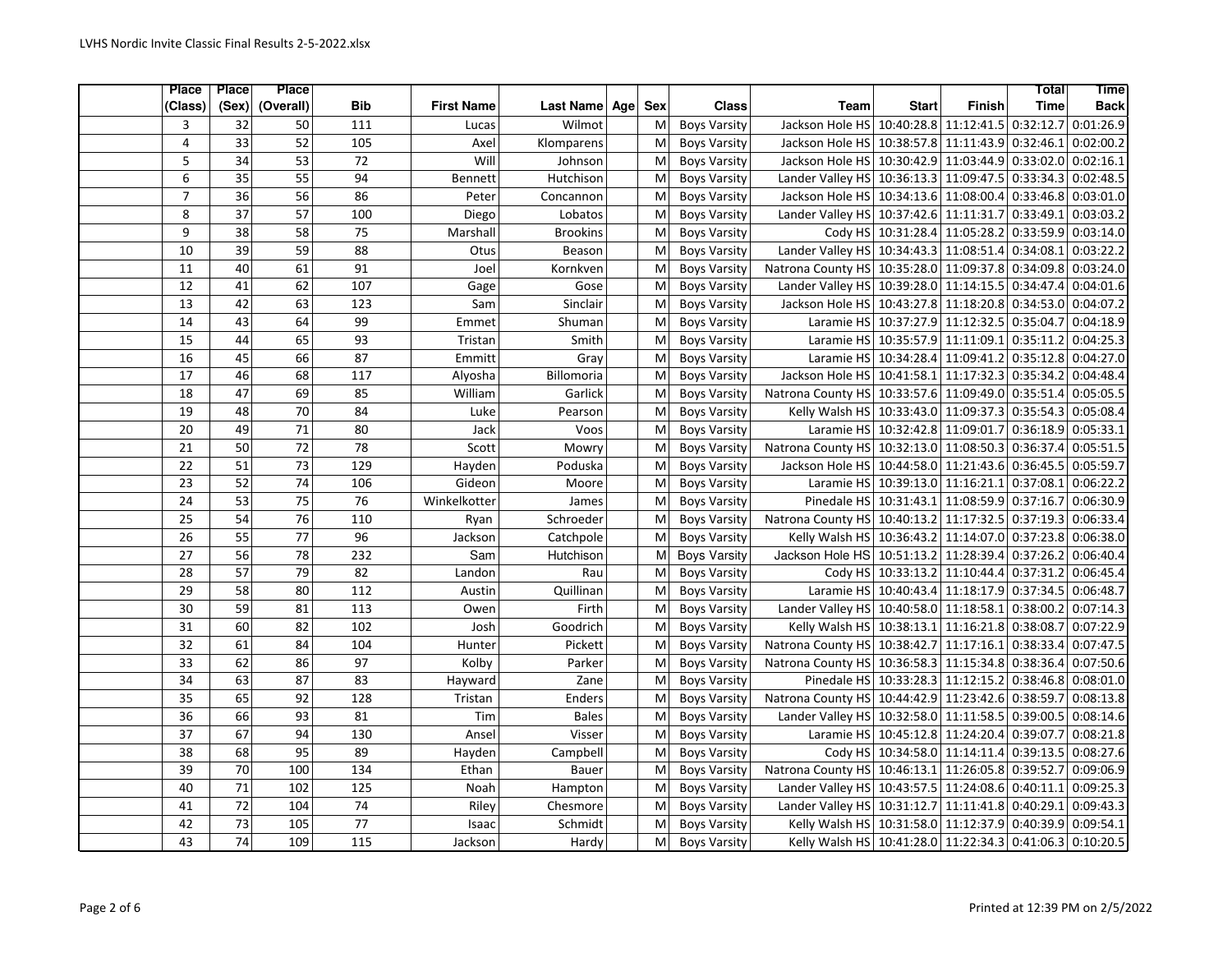| Place           | Place           | <b>Place</b>     |                 |                   |                  |                   |                     |                                                            |              |                                            | Total       | <b>Time</b> |
|-----------------|-----------------|------------------|-----------------|-------------------|------------------|-------------------|---------------------|------------------------------------------------------------|--------------|--------------------------------------------|-------------|-------------|
| (Class)         | (Sex)           | (Overall)        | Bib             | <b>First Name</b> | <b>Last Name</b> | <b>Sex</b><br>Age | <b>Class</b>        | <b>Team</b>                                                | <b>Start</b> | <b>Finish</b>                              | <b>Time</b> | <b>Back</b> |
| 44              | 75              | 110              | 70              | <b>Brandon</b>    | Eddington        | M                 | <b>Boys Varsity</b> | Kelly Walsh HS 10:30:13.3 11:11:20.2                       |              |                                            | 0:41:06.8   | 0:10:21.0   |
| 45              | $\overline{76}$ | 111              | 140             | <b>Bode</b>       | Welch            | M                 | <b>Boys Varsity</b> | Jackson Hole HS 10:47:43.0 11:29:00.2 0:41:17.1            |              |                                            |             | 0:10:31.3   |
| 46              | 77              | 114              | 153             | Thomas            | McCoy            | M                 | <b>Boys Varsity</b> |                                                            |              | Laramie HS 10:50:58.1 11:32:38.6 0:41:40.5 |             | 0:10:54.7   |
| 47              | 78              | 115              | 135             | Lachlan           | <b>Brown</b>     | M                 | <b>Boys Varsity</b> | Jackson Hole HS 10:46:27.8 11:28:16.6 0:41:48.8            |              |                                            |             | 0:11:02.9   |
| 48              | 79              | 116              | 124             | Kelton            | Rucinski         | M                 | <b>Boys Varsity</b> | Laramie HS 10:43:42.8 11:25:33.9 0:41:51.1                 |              |                                            |             | 0:11:05.3   |
| 49              | 80              | 118              | 119             | Ben               | <b>Browning</b>  | M                 | <b>Boys Varsity</b> | Lander Valley HS 10:42:28.5 11:24:33.1 0:42:04.6 0:11:18.8 |              |                                            |             |             |
| 50              | 81              | 121              | $\overline{79}$ | William           | Baxter           | M                 | <b>Boys Varsity</b> | Jackson Hole HS 10:32:28.3 11:15:34.2 0:43:05.8            |              |                                            |             | 0:12:20.0   |
| 51              | 82              | 122              | 145             | Nico              | Yeomans          | M                 | <b>Boys Varsity</b> | Jackson Hole HS 10:48:57.9 11:32:12.1                      |              |                                            | 0:43:14.2   | 0:12:28.4   |
| 52              | 83              | 124              | 142             | Matt              | Gray             | M                 | <b>Boys Varsity</b> | Lander Valley HS 10:48:12.6 11:31:48.5 0:43:35.9           |              |                                            |             | 0:12:50.1   |
| 53              | 84              | $\frac{125}{25}$ | $\frac{122}{2}$ | Colten            | Sheets           | M                 | <b>Boys Varsity</b> | Natrona County HS 10:43:12.8 11:26:57.4 0:43:44.6          |              |                                            |             | 0:12:58.8   |
| 54              | 85              | 127              | 127             | Wyatt             | Warner           | M                 | <b>Boys Varsity</b> | Kelly Walsh HS 10:44:28.3 11:28:22.3 0:43:54.0 0:13:08.2   |              |                                            |             |             |
| 55              | 86              | 129              | 116             | Levi              | <b>Biggs</b>     | M                 | <b>Boys Varsity</b> | Natrona County HS 10:41:43.0 11:26:05.2                    |              |                                            | 0:44:22.2   | 0:13:36.4   |
| $\overline{56}$ | $\overline{87}$ | 131              | 149             | Mason             | Lynch            | M                 | <b>Boys Varsity</b> | Jackson Hole HS 10:49:58.0 11:34:34.0 0:44:36.1            |              |                                            |             | 0:13:50.2   |
| 57              | 88              | 132              | 131             | Jacob             | Neely            | M                 | <b>Boys Varsity</b> | Lander Valley HS 10:45:27.9 11:30:08.9 0:44:41.0           |              |                                            |             | 0:13:55.2   |
| 58              | 89              | 135              | 144             | Andrew            | Gruner           | M                 | <b>Boys Varsity</b> | Natrona County HS 10:48:42.7 11:33:44.9 0:45:02.2          |              |                                            |             | 0:14:16.4   |
| 59              | 90              | 136              | 133             | Parker            | Phillips         | M                 | <b>Boys Varsity</b> | Kelly Walsh HS 10:45:58.1 11:31:03.1                       |              |                                            | 0:45:05.1   | 0:14:19.2   |
| 60              | 91              | 138              | 148             | Jackson           | Moss             | M                 | <b>Boys Varsity</b> | Jackson Hole HS 10:49:43.3 11:35:18.7 0:45:35.3            |              |                                            |             | 0:14:49.5   |
| 61              | $\overline{92}$ | 140              | 139             | William           | Blair            | M                 | <b>Boys Varsity</b> | Natrona County HS 10:47:27.6 11:33:13.2 0:45:45.7          |              |                                            |             | 0:14:59.8   |
| 62              | 93              | 141              | 101             | Luis              | Mata             | M                 | <b>Boys Varsity</b> |                                                            |              | Cody HS 10:37:58.5 11:23:48.9 0:45:50.4    |             | 0:15:04.5   |
| 63              | 94              | 142              | 108             | Justin            | McDowell         | M                 | <b>Boys Varsity</b> | Sheridan HS 10:39:42.8 11:25:43.9 0:46:01.1 0:15:15.2      |              |                                            |             |             |
| 64              | $\overline{95}$ | 143              | 151             | Alexander         | Hong             | M                 | <b>Boys Varsity</b> | Jackson Hole HS 10:50:28.1 11:36:35.8 0:46:07.8 0:15:21.9  |              |                                            |             |             |
| 65              | 96              | 144              | 121             | Garrett           | Peterson         | M                 | <b>Boys Varsity</b> | Kelly Walsh HS 10:42:58.3 11:29:13.1 0:46:14.9 0:15:29.0   |              |                                            |             |             |
| 66              | 97              | 146              | 138             | Sam               | Lore             | M                 | <b>Boys Varsity</b> | Kelly Walsh HS 10:47:13.3 11:33:36.7                       |              |                                            | 0:46:23.4   | 0:15:37.6   |
| 67              | 98              | 149              | 143             | Wyatt             | Fehringer        | M                 | <b>Boys Varsity</b> | Kelly Walsh HS 10:48:28.1 11:35:03.5 0:46:35.4             |              |                                            |             | 0:15:49.6   |
| 68              | 99              | 150              | $\overline{95}$ | SeanKyle          | Taylor           | M                 | <b>Boys Varsity</b> | Sheridan HS 10:36:28.0 11:23:13.5 0:46:45.5                |              |                                            |             | 0:15:59.7   |
| 69              | 100             | 151              | 152             | Gavin             | <b>Baker</b>     | M                 | <b>Boys Varsity</b> | Laramie HS 10:50:42.9 11:37:46.5 0:47:03.6                 |              |                                            |             | 0:16:17.8   |
| 70              | 101             | 156              | 114             | Beau              | Baxter           | M                 | <b>Boys Varsity</b> |                                                            |              | Cody HS 10:41:12.7 11:29:35.6 0:48:22.9    |             | 0:17:37.1   |
| 71              | 102             | 162              | 103             | Landyn            | Mcgee            | M                 | <b>Boys Varsity</b> | Kelly Walsh HS 10:38:28.1 11:28:11.9 0:49:43.8 0:18:58.0   |              |                                            |             |             |
| 72              | 103             | 164              | 150             | Cole              | Kricken          | M                 | <b>Boys Varsity</b> | Laramie HS 10:50:12.9 11:40:02.9 0:49:50.0                 |              |                                            |             | 0:19:04.2   |
| 73              | 104             | 165              | 120             | Parker            | Laing            | M                 | <b>Boys Varsity</b> |                                                            |              | Cody HS 10:42:43.1 11:32:34.8 0:49:51.6    |             | 0:19:05.8   |
| 74              | 105             | 169              | 141             | lan               | Greenwald        | M                 | <b>Boys Varsity</b> | Laramie HS 10:47:58.4 11:38:10.0 0:50:11.6                 |              |                                            |             | 0:19:25.8   |
| $\overline{75}$ | 106             | $\frac{173}{2}$  | 137             | Carlos            | Canny            | M                 | <b>Boys Varsity</b> | Lander Valley HS 10:46:58.2 11:38:30.3 0:51:32.1           |              |                                            |             | 0:20:46.2   |
| 76              | 107             | 189              | 126             | Curtis            | Miller           | M                 | <b>Boys Varsity</b> |                                                            |              | Cody HS 10:44:13.5 11:42:08.3 0:57:54.8    |             | 0:27:08.9   |
| 77              | 108             | 190              | 132             | Ben               | <b>Boulter</b>   | M                 | <b>Boys Varsity</b> | Sheridan HS 10:45:42.9 11:43:42.3                          |              |                                            | 0:57:59.4   | 0:27:13.6   |
|                 |                 |                  | 136             | Colby             | Bluemel          | M                 | <b>Boys Varsity</b> | Laramie HS 10:46:43.9                                      |              | <b>DNF</b>                                 | <b>DNF</b>  |             |
|                 |                 |                  | 146             | <b>Braeden</b>    | Ewers            | M                 | <b>Boys Varsity</b> | Laramie HS 10:49:12.5                                      |              | <b>DNF</b>                                 | <b>DNF</b>  |             |
|                 |                 |                  | 71              | Kalel             | <b>Brubaker</b>  | M                 | <b>Boys Varsity</b> | Natrona County HS                                          | <b>DNS</b>   |                                            | <b>DNS</b>  |             |
|                 |                 |                  | $\overline{73}$ | Thomas            | Faber            | M                 | <b>Boys Varsity</b> | Laramie HS                                                 | <b>DNS</b>   |                                            | <b>DNS</b>  |             |
|                 |                 |                  | 90              | Luke              | Schmidt          | M                 | <b>Boys Varsity</b> | Kelly Walsh HS                                             | <b>DNS</b>   |                                            | <b>DNS</b>  |             |
|                 |                 |                  | 109             | Luke              | Lore             | M                 | <b>Boys Varsity</b> | Kelly Walsh HS                                             | <b>DNS</b>   |                                            | <b>DNS</b>  |             |
|                 |                 |                  | 118             | Sam               | Kaiser           | M                 | <b>Boys Varsity</b> | Laramie HS                                                 | <b>DNS</b>   |                                            | <b>DNS</b>  |             |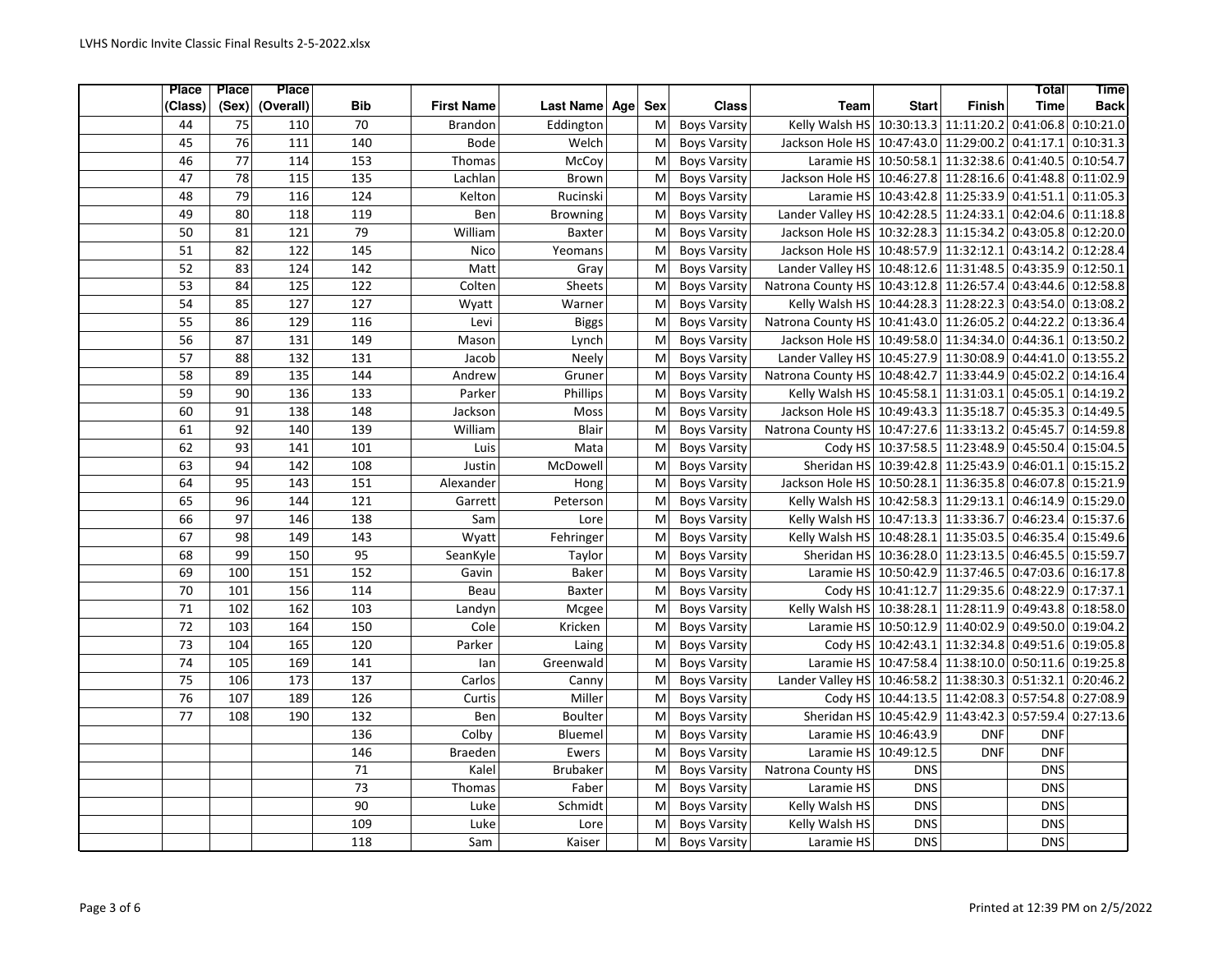|                      | <b>Place</b>   | <b>Place</b>    | <b>Place</b>    |                   |                   |                |                |             |                      |                                                           |                                           |                                 | Total       | <b>Time</b> |
|----------------------|----------------|-----------------|-----------------|-------------------|-------------------|----------------|----------------|-------------|----------------------|-----------------------------------------------------------|-------------------------------------------|---------------------------------|-------------|-------------|
|                      | (Class)        |                 | (Sex) (Overall) | Bib               | <b>First Name</b> | Last Name Age  |                | <b>Sex</b>  | <b>Class</b>         | <b>Team</b>                                               | <b>Start</b>                              | <b>Finish</b>                   | <b>Time</b> | <b>Back</b> |
|                      |                |                 |                 | 147               | Landyn            | Mcgee          |                | M           | <b>Boys Varsity</b>  | Kelly Walsh HS                                            | <b>DNS</b>                                |                                 | <b>DNS</b>  |             |
|                      |                |                 |                 | 155               | Mack              | White          |                | M           | <b>Boys Varsity</b>  | Lander Valley HS                                          | <b>DNS</b>                                |                                 | DNS         |             |
| <b>Forerunner</b>    |                |                 |                 | <b>FORERUNNER</b> | Ethan             | Williams       |                | M           | Forerunner           | Laramie HS                                                |                                           |                                 |             |             |
| Girls JV             | $\mathbf{1}$   | 9               | 27              | 167               | Nicole            | Clark          |                | F           | Girls JV             | Natrona County HS 11:06:43.1 11:34:05.6 0:27:22.6         |                                           |                                 |             | 0:00:00.0   |
|                      | $\overline{2}$ | 10              | 29              | 174               | Madeline          | Elston         |                | F           | Girls JV             | Natrona County HS 11:08:28.0 11:36:03.5 0:27:35.6         |                                           |                                 |             | 0:00:13.0   |
|                      | 3              | 12              | 33              | 170               | Reese             | Ostrander      |                | F           | Girls JV             | Natrona County HS 11:07:27.6 11:36:40.3 0:29:12.7         |                                           |                                 |             | 0:01:50.1   |
|                      | $\overline{4}$ | 13              | 34              | 162               | Caroline          | Girling        |                | F           | Girls JV             | Jackson Hole HS 11:05:43.6 11:35:11.5 0:29:27.8           |                                           |                                 |             | 0:02:05.3   |
|                      | 5              | 14              | 35              | 172               | Claire            | Sundquist      |                | F           | Girls JV             | Natrona County HS 11:07:58.0 11:37:33.5 0:29:35.5         |                                           |                                 |             | 0:02:12.9   |
|                      | 6              | 15              | 36              | 169               | Isabelle          | Muldowney      |                | F           | Girls JV             | Kelly Walsh HS 11:07:12.8 11:37:15.1 0:30:02.4            |                                           |                                 |             | 0:02:39.8   |
|                      | $\overline{7}$ | $\overline{16}$ | $\overline{41}$ | 160               | Allison           | <b>Bullard</b> |                | F           | Girls JV             | Kelly Walsh HS 11:05:12.9 11:36:15.3 0:31:02.4            |                                           |                                 |             | 0:03:39.8   |
|                      | 8              | $\overline{17}$ | 45              | 171               | Makena            | Foster         |                | F           | Girls JV             | Kelly Walsh HS 11:07:43.2 11:39:07.4 0:31:24.2            |                                           |                                 |             | 0:04:01.6   |
|                      | 9              | 18              | 47              | 173               | Eliana            | Taylor         |                | F           | Girls JV             | Kelly Walsh HS 11:08:13.2 11:40:04.0 0:31:50.8            |                                           |                                 |             | 0:04:28.2   |
|                      | 10             | $\overline{19}$ | $\overline{51}$ | 166               | Allison           | Kissack        |                | F           | Girls JV             | Kelly Walsh HS 11:06:28.0 11:38:49.5 0:32:21.5            |                                           |                                 |             | 0:04:59.0   |
|                      | 11             | $\overline{21}$ | 60              | 161               | Josie             | Garner         |                | F           | Girls JV             | Natrona County HS 11:08:44.0 11:42:53.3 0:34:09.3         |                                           |                                 |             | 0:06:46.7   |
|                      | 12             | 27              | 91              | 164               | Maria             | Foreman        |                | F           | Girls JV             | Sheridan HS 11:05:58.0 11:44:56.0 0:38:58.0               |                                           |                                 |             | 0:11:35.5   |
|                      | 13             | 32              | 103             | 168               | Kynaston          | Mandi          |                | F           | Girls JV             | Pinedale HS 11:06:58.1 11:47:15.9 0:40:17.8               |                                           |                                 |             | 0:12:55.3   |
|                      | 14             | 42              | 126             | 165               | Belka             | Katherine      |                | $\mathsf F$ | Girls JV             | Pinedale HS 11:06:12.8 11:50:05.4 0:43:52.6               |                                           |                                 |             | 0:16:30.1   |
|                      |                |                 |                 | 163               | Theresa           | <b>Bautz</b>   |                | F           | Girls JV             | Lander Valley HS                                          | <b>DNS</b>                                |                                 | <b>DNS</b>  |             |
| <b>Girls Novice</b>  | $1\,$          | $1\vert$        | $\overline{2}$  | 211               | Dorothy           | Jensen         | 6              | F           | <b>Girls Novice</b>  |                                                           | Lander MS 11:43:28.1                      | 11:49:49.7 0:06:21.6            |             | 0:00:00.0   |
|                      | $\overline{2}$ | $2 \vert$       | $\overline{4}$  | 229               | Annika            | Maestas        | 6              | F           | <b>Girls Novice</b>  | Lander MS                                                 | 11:42:58.5                                | 11:50:15.9 0:07:17.4            |             | 0:00:55.8   |
|                      |                |                 |                 | 228               | Amelia            | Leonard        | 6              | F           | <b>Girls Novice</b>  | Lander MS                                                 | <b>DNS</b>                                |                                 | <b>DNS</b>  |             |
| <b>Girls Open</b>    | $\mathbf{1}$   | 3 <sup>1</sup>  | 5               | 201               | Twyla             | Beason         | $\overline{7}$ | F           | Girls Open           | Lander MS                                                 | 11:30:59.0 11:47:47.6 0:16:48.6           |                                 |             | 0:00:00.0   |
|                      | $\overline{2}$ | $\overline{4}$  | $\overline{7}$  | 204               | Shanti            | Junker         | 8              | F           | Girls Open           |                                                           | Lander MS 11:31:43.7 11:50:26.9 0:18:43.2 |                                 |             | 0:01:54.6   |
|                      | $\overline{3}$ | $\overline{5}$  | $\overline{11}$ | 202               | Blue              | Blackburn      | 8              | F           | Girls Open           | Lander MS                                                 |                                           | 11:31:13.0 11:52:08.1           | 0:20:55.1   | 0:04:06.5   |
|                      | $\overline{4}$ | $\overline{6}$  | $\overline{12}$ | 200               | Cindy             | Newman         |                | F           | Girls Open           | <b>INDEPENDENT</b>                                        |                                           | 11:30:43.3 11:52:17.7 0:21:34.4 |             | 0:04:45.8   |
|                      | 5              | $\overline{7}$  | 14              | 205               | Cira              | Hampton        | $\overline{7}$ | F           | Girls Open           |                                                           | Lander MS 11:31:57.9 11:53:49.6 0:21:51.8 |                                 |             | 0:05:03.2   |
|                      | 6              | 8               | $\overline{23}$ | 206               | Danika            | Anesi          | 8              | F           | Girls Open           |                                                           | Lander MS 11:32:13.0 11:57:54.7 0:25:41.8 |                                 |             | 0:08:53.2   |
|                      | $\overline{7}$ | 11              | $\overline{30}$ | 207               | Sophia            | Rogers         | 8              | F           | Girls Open           |                                                           | Lander MS 11:32:28.2 12:00:45.1           |                                 | 0:28:16.9   | 0:11:28.3   |
|                      | 8              | 20              | 54              | 210               | Eve-Marie         | <b>Baxter</b>  | $\overline{7}$ | F           | Girls Open           |                                                           | Lander MS 11:33:12.7 12:06:25.1 0:33:12.4 |                                 |             | 0:16:23.9   |
|                      | 9              | 46              | 134             | 212               | Saoirse           | Spilecki       | $\overline{2}$ | F           | Girls Open           |                                                           | Lander MS 11:33:28.3                      | 12:18:26.4 0:44:58.1            |             | 0:28:09.6   |
|                      |                |                 |                 | 203               | <b>Brit</b>       | Richards       | $\overline{7}$ | F           | Girls Open           | Lander MS                                                 | <b>DNS</b>                                |                                 | <b>DNS</b>  |             |
|                      |                |                 |                 | 208               | Eden              | Kemp           | 6              | F           | Girls Open           | Lander MS                                                 | <b>DNS</b>                                |                                 | <b>DNS</b>  |             |
|                      |                |                 |                 | 209               | Anna              | Womack         | $\overline{7}$ | F           | Girls Open           | Lander MS                                                 | <b>DNS</b>                                |                                 | <b>DNS</b>  |             |
| <b>Girls Varsity</b> | $\mathbf 1$    | 22              | 67              | 22                | Kate              | <b>Brigham</b> |                | F           | <b>Girls Varsity</b> | Jackson Hole HS 10:05:28.0 10:40:43.8 0:35:15.8 0:00:00.0 |                                           |                                 |             |             |
|                      | $\overline{2}$ | $\overline{23}$ | 83              | 18                | KayKay            | Sandall        |                | F           | <b>Girls Varsity</b> | Lander Valley HS 10:04:28.6 10:42:37.9 0:38:09.2          |                                           |                                 |             | 0:02:53.4   |
|                      | 3              | $\overline{24}$ | 85              | 24                | Ameya             | Eddy           |                | F           | <b>Girls Varsity</b> | Lander Valley HS 10:05:57.7 10:44:31.9 0:38:34.2          |                                           |                                 |             | 0:03:18.4   |
|                      | 4              | $\overline{25}$ | 88              | 35                | Kate              | Wilmot         |                | F           | <b>Girls Varsity</b> | Lander Valley HS 10:08:43.2 10:47:35.8 0:38:52.6          |                                           |                                 |             | 0:03:36.8   |
|                      | 5              | 26              | 90              | 40                | Annika            | Wilmot         |                | F           | <b>Girls Varsity</b> | Lander Valley HS 10:09:57.5 10:48:52.2 0:38:54.6          |                                           |                                 |             | 0:03:38.8   |
|                      | 6              | 28              | 97              | 14                | Finley            | Klinger        |                | F           | <b>Girls Varsity</b> | Kelly Walsh HS 10:03:28.2                                 |                                           | 10:42:50.5 0:39:22.2            |             | 0:04:06.4   |
|                      | $\overline{7}$ | 29              | 98              | 16                | Lena              | Poduska        |                | F           | <b>Girls Varsity</b> | Jackson Hole HS 10:03:58.2 10:43:22.8 0:39:24.6           |                                           |                                 |             | 0:04:08.8   |
|                      | 8              | 30              | 99              | $\overline{3}$    | Sydney            | Wilmot         |                | F           | <b>Girls Varsity</b> | Jackson Hole HS 10:00:43.3 10:40:27.4 0:39:44.1 0:04:28.3 |                                           |                                 |             |             |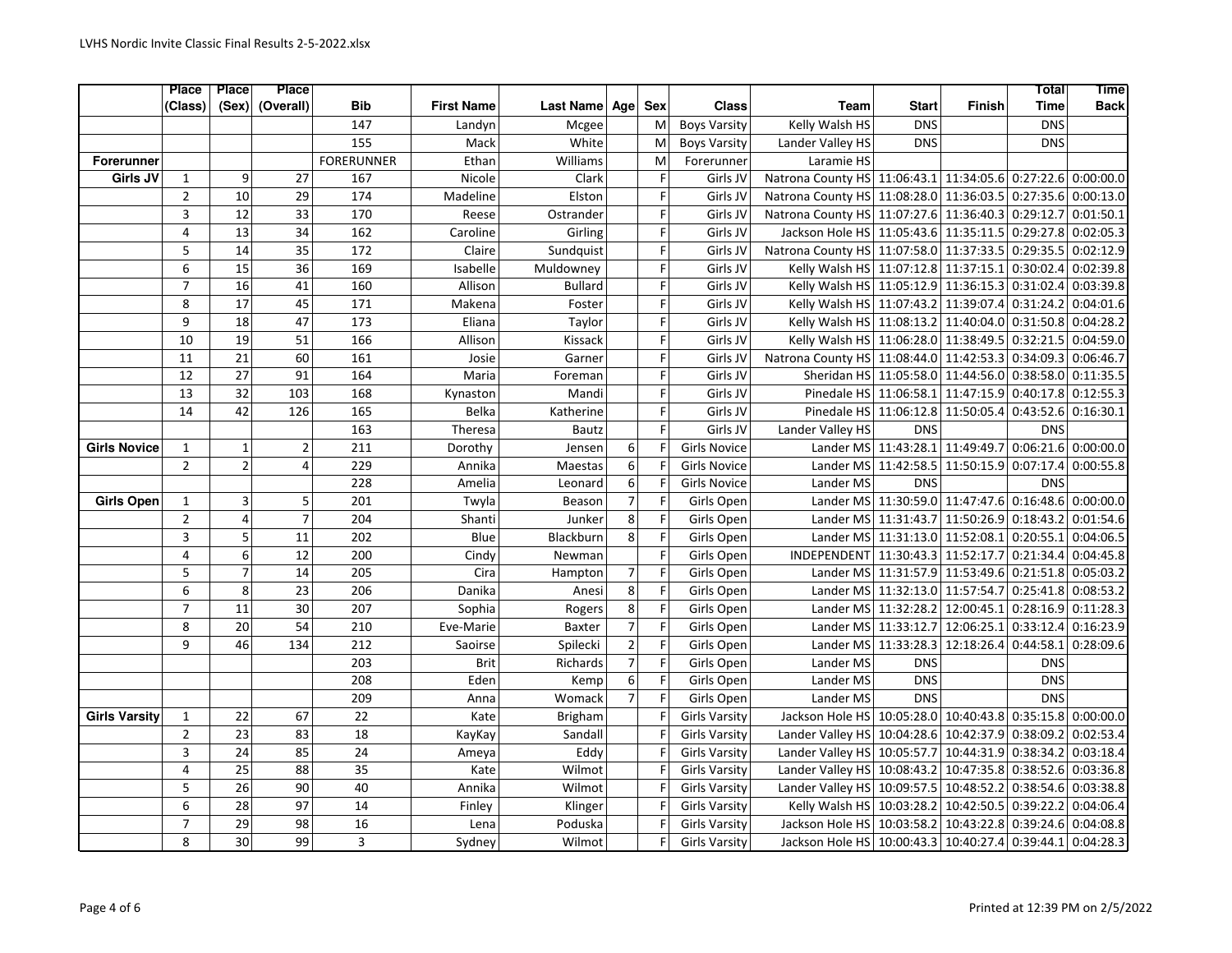| <b>Place</b> | <b>Place</b>    | <b>Place</b>     |                 |                   |                  |     |                      |                                                             |                                                      |                      | Total       | <b>Time</b> |
|--------------|-----------------|------------------|-----------------|-------------------|------------------|-----|----------------------|-------------------------------------------------------------|------------------------------------------------------|----------------------|-------------|-------------|
| (Class)      | (Sex)           | (Overall)        | Bib             | <b>First Name</b> | Last Name Age    | Sex | <b>Class</b>         | <b>Team</b>                                                 | <b>Start</b>                                         | <b>Finish</b>        | <b>Time</b> | <b>Back</b> |
| 9            | 31              | 101              | 12              | Emily             | Anderson         | F   | <b>Girls Varsity</b> | Lander Valley HS 10:02:57.8 10:43:03.2 0:40:05.3            |                                                      |                      |             | 0:04:49.5   |
| 10           | 33              | 106              | 10              | Aurora            | <b>Stiles</b>    | F   | <b>Girls Varsity</b> | Jackson Hole HS 10:02:28.4 10:43:17.7 0:40:49.3             |                                                      |                      |             | 0:05:33.5   |
| 11           | 34              | 107              | 30              | Shayla            | <b>Babits</b>    | F   | <b>Girls Varsity</b> | Lander Valley HS 10:07:27.9 10:48:22.1 0:40:54.2            |                                                      |                      |             | 0:05:38.4   |
| 12           | 35              | 108              | 15              | Hailie            | Wilhelm          | F   | <b>Girls Varsity</b> | Natrona County HS 10:03:42.8 10:44:38.6 0:40:55.9           |                                                      |                      |             | 0:05:40.1   |
| 13           | 36              | 112              | 45              | Kyra              | Simonson         | F   | <b>Girls Varsity</b> | Lander Valley HS 10:11:12.9 10:52:43.0 0:41:30.1            |                                                      |                      |             | 0:06:14.3   |
| 14           | $\overline{37}$ | 113              | 9               | Olivia            | DeVore           | F   | <b>Girls Varsity</b> | Natrona County HS 10:02:13.0 10:43:44.5 0:41:31.4           |                                                      |                      |             | 0:06:15.6   |
| 15           | 38              | 117              | 29              | Eliza             | Fay              | F   | <b>Girls Varsity</b> |                                                             | Laramie HS 10:07:12.8 10:49:17.2 0:42:04.4           |                      |             | 0:06:48.6   |
| 16           | 39              | 119              | 20              | Emma              | Pearson          | F   | <b>Girls Varsity</b> | Kelly Walsh HS 10:04:58.3 10:47:45.7                        |                                                      |                      | 0:42:47.4   | 0:07:31.6   |
| 17           | 40              | 120              | 5               | Divya             | Forbis           | F   | <b>Girls Varsity</b> | Lander Valley HS 10:01:13.1                                 |                                                      | 10:44:10.0 0:42:57.0 |             | 0:07:41.2   |
| 18           | 41              | 123              | 6               | Elisa             | Wacob            | F   | <b>Girls Varsity</b> |                                                             | Cody HS 10:01:28.1 10:44:55.9 0:43:27.8              |                      |             | 0:08:12.0   |
| 19           | 43              | $\overline{128}$ | 23              | Isa               | Naschold         | F   | <b>Girls Varsity</b> |                                                             | Laramie HS 10:05:43.3 10:49:43.8 0:44:00.6           |                      |             | 0:08:44.8   |
| 20           | 44              | 130              | 33              | Clara             | McGee            | F   | <b>Girls Varsity</b> | Jackson Hole HS 10:08:13.3 10:52:44.4 0:44:31.1             |                                                      |                      |             | 0:09:15.3   |
| 21           | 45              | 133              | $\overline{7}$  | Goodrich          | Lexie            | F   | <b>Girls Varsity</b> | Pinedale HS 10:01:43.3 10:46:24.4 0:44:41.1                 |                                                      |                      |             | 0:09:25.3   |
| 22           | 47              | $\frac{137}{2}$  | 50              | Magdalena         | Escudero-Kane    | F   | <b>Girls Varsity</b> | Lander Valley HS 10:12:28.6 10:58:03.4 0:45:34.8 0:10:19.0  |                                                      |                      |             |             |
| 23           | 48              | 139              | 54              | Lizzie            | Whiting          | F   | <b>Girls Varsity</b> | Lander Valley HS 10:13:27.8 10:59:09.0 0:45:41.2            |                                                      |                      |             | 0:10:25.4   |
| 24           | 49              | 145              | 17              | Kieran            | <b>Burns</b>     | F   | <b>Girls Varsity</b> |                                                             | Laramie HS 10:04:13.4 10:50:28.6 0:46:15.2           |                      |             | 0:10:59.4   |
| 25           | 50              | 147              | 60              | Meesha            | Prine            | F   | <b>Girls Varsity</b> | Lander Valley HS 10:14:57.7 11:01:26.8 0:46:29.1            |                                                      |                      |             | 0:11:13.3   |
| 26           | 51              | 148              | 21              | Abby              | Robberson        | F   | <b>Girls Varsity</b> | Natrona County HS 10:05:12.6 10:51:45.1 0:46:32.5 0:11:16.7 |                                                      |                      |             |             |
| 27           | 52              | 152              | 31              | Ella              | Catchpole        | F   | <b>Girls Varsity</b> | Kelly Walsh HS 10:07:43.2 10:55:27.5 0:47:44.4              |                                                      |                      |             | 0:12:28.6   |
| 28           | 53              | 153              | 32              | Naomi             | Katzman          | F   | <b>Girls Varsity</b> | Natrona County HS 10:07:58.5 10:55:53.5 0:47:55.1           |                                                      |                      |             | 0:12:39.3   |
| 29           | 54              | 154              | $\mathbf 1$     | Serina            | Perry            | F   | <b>Girls Varsity</b> | Kelly Walsh HS 10:00:13.3 10:48:15.6 0:48:02.3 0:12:46.5    |                                                      |                      |             |             |
| 30           | 55              | 155              | 52              | Sarah             | Tallerico        | F   | <b>Girls Varsity</b> | Jackson Hole HS 10:12:58.3 11:01:18.9 0:48:20.5             |                                                      |                      |             | 0:13:04.7   |
| 31           | 56              | 157              | 57              | Rebecca           | Whiting          | F   | <b>Girls Varsity</b> | Lander Valley HS 10:14:13.1 11:02:58.9 0:48:45.7            |                                                      |                      |             | 0:13:29.9   |
| 32           | $\overline{57}$ | 158              | 51              | Mariah            | Heuer            | F   | <b>Girls Varsity</b> | Kelly Walsh HS 10:12:42.8 11:02:00.2 0:49:17.4              |                                                      |                      |             | 0:14:01.6   |
| 33           | 58              | 159              | $\overline{36}$ | Alexis            | Appleby          | F   | <b>Girls Varsity</b> | Kelly Walsh HS 10:08:58.4 10:58:25.0 0:49:26.6              |                                                      |                      |             | 0:14:10.8   |
| 34           | 59              | 160              | 13              | Hayley            | Pearson-Horner   | F   | <b>Girls Varsity</b> |                                                             | Cody HS 10:03:13.5 10:52:43.9 0:49:30.4              |                      |             | 0:14:14.6   |
| 35           | 60              | 161              | 34              | Zeren             | Homer            | F   | <b>Girls Varsity</b> |                                                             | Laramie HS 10:08:27.9 10:58:01.7 0:49:33.7           |                      |             | 0:14:17.9   |
| 36           | 61              | 163              | 27              | Maddie            | <b>Brewer</b>    | F   | <b>Girls Varsity</b> | Natrona County HS 10:06:42.8 10:56:27.1                     |                                                      |                      | 0:49:44.3   | 0:14:28.5   |
| 37           | 62              | 166              | $\overline{8}$  | Kami              | Fehringer        | F   | <b>Girls Varsity</b> | Kelly Walsh HS 10:01:57.9 10:51:50.5 0:49:52.6              |                                                      |                      |             | 0:14:36.8   |
| 38           | 63              | 167              | 37              | Hailey            | Willis           | F   | <b>Girls Varsity</b> | Natrona County HS 10:09:13.1 10:59:12.5 0:49:59.4           |                                                      |                      |             | 0:14:43.6   |
| 39           | 64              | 168              | 41              | Alyssa            | Langley          | F   | <b>Girls Varsity</b> | Kelly Walsh HS 10:10:12.5 11:00:17.6 0:50:05.1              |                                                      |                      |             | 0:14:49.3   |
| 40           | 65              | 170              | 56              | Arielle           | d'Arge           | F   | <b>Girls Varsity</b> | Jackson Hole HS 10:13:58.4 11:04:49.5 0:50:51.1             |                                                      |                      |             | 0:15:35.3   |
| 41           | 66              | 171              | 42              | Bella             | <b>Brubaker</b>  | F   | <b>Girls Varsity</b> | Natrona County HS 10:10:28.0 11:01:26.1 0:50:58.1           |                                                      |                      |             | 0:15:42.3   |
| 42           | 67              | 172              | 39              | Morgan            | Gelwicks         | F   | <b>Girls Varsity</b> |                                                             | Laramie HS 10:09:43.0 11:00:46.1 0:51:03.1           |                      |             | 0:15:47.3   |
| 43           | 68              | 174              | 48              | Alexandra         | Gingery          | F   | <b>Girls Varsity</b> | Jackson Hole HS 10:11:58.0 11:03:46.3 0:51:48.2             |                                                      |                      |             | 0:16:32.4   |
| 44           | 69              | 175              | 28              | Kaitlyn           | Sullivan         | F   | <b>Girls Varsity</b> | Jackson Hole HS 10:06:58.1 10:58:53.2 0:51:55.1             |                                                      |                      |             | 0:16:39.3   |
| 45           | 70              | 176              | 61              | Rebecca           | <b>Brough</b>    | F   | <b>Girls Varsity</b> | Lander Valley HS 10:15:13.6 11:07:14.8 0:52:01.2            |                                                      |                      |             | 0:16:45.4   |
| 46           | 71              | 177              | 46              | Autumn            | Altland          | F   | <b>Girls Varsity</b> | Kelly Walsh HS 10:11:28.2 11:03:38.3 0:52:10.1              |                                                      |                      |             | 0:16:54.3   |
| 47           | 72              | 178              | $\overline{2}$  | Sophia            | Rose             | F   | <b>Girls Varsity</b> | Natrona County HS 10:00:28.6 10:53:01.3 0:52:32.7           |                                                      |                      |             | 0:17:16.9   |
| 48           | 73              | 179              | 49              | Hannah            | Peterson         | F   | <b>Girls Varsity</b> |                                                             | Laramie HS 10:12:13.1 11:05:05.0 0:52:51.9 0:17:36.1 |                      |             |             |
| 49           | $\overline{74}$ | 180              | 53              | Caroline          | <b>Bredehoft</b> | F   | <b>Girls Varsity</b> |                                                             | Laramie HS 10:13:13.0 11:07:19.1 0:54:06.0 0:18:50.2 |                      |             |             |